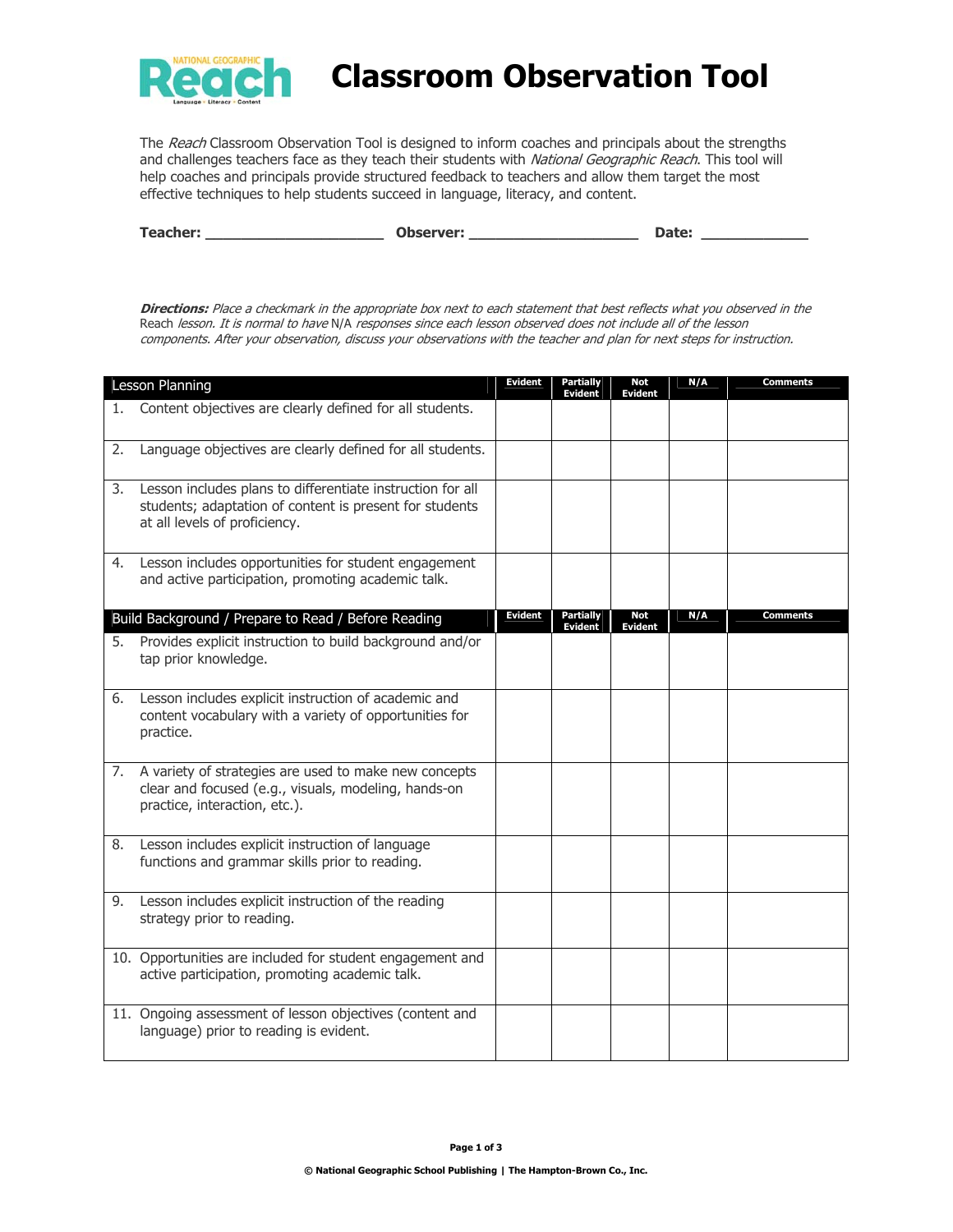

## **Reach** Classroom Observation Tool

| Reading                                                                                                                                             | <b>Evident</b> | Partially<br><b>Evident</b> | Not<br>Evident | N/A | Comments |
|-----------------------------------------------------------------------------------------------------------------------------------------------------|----------------|-----------------------------|----------------|-----|----------|
| 12. A variety of opportunities are provided to practice the<br>reading strategy.                                                                    |                |                             |                |     |          |
| 13. Vocabulary supports & daily vocabulary routines<br>provide practice with the new vocabulary.                                                    |                |                             |                |     |          |
| 14. A variety of scaffolds are used to support<br>comprehension & student understanding while reading<br>(e.g., visuals, graphic organizers, etc.). |                |                             |                |     |          |
| 15. Strategies and flexible grouping are in place to<br>differentiate instruction while reading.                                                    |                |                             |                |     |          |
| 16. Fluency is explicitly taught using routines, the<br>Comprehension Coach, and fluency strategies.                                                |                |                             |                |     |          |
| 17. Opportunities are provided to connect language,<br>literacy, and content throughout the lesson.                                                 |                |                             |                |     |          |
| 18. Explicit grammar instruction within the context of<br>reading integrates language skills while reading.                                         |                |                             |                |     |          |
| 19. Frequent opportunities for interaction and active<br>participation are included while reading, promoting<br>academic talk.                      |                |                             |                |     |          |
| 20. Lesson includes plans and follow-up for independent<br>reading beyond the textbook.                                                             |                |                             |                |     |          |
| 21. Ongoing assessment of lesson objectives (content and<br>language) is present.                                                                   |                |                             |                |     |          |